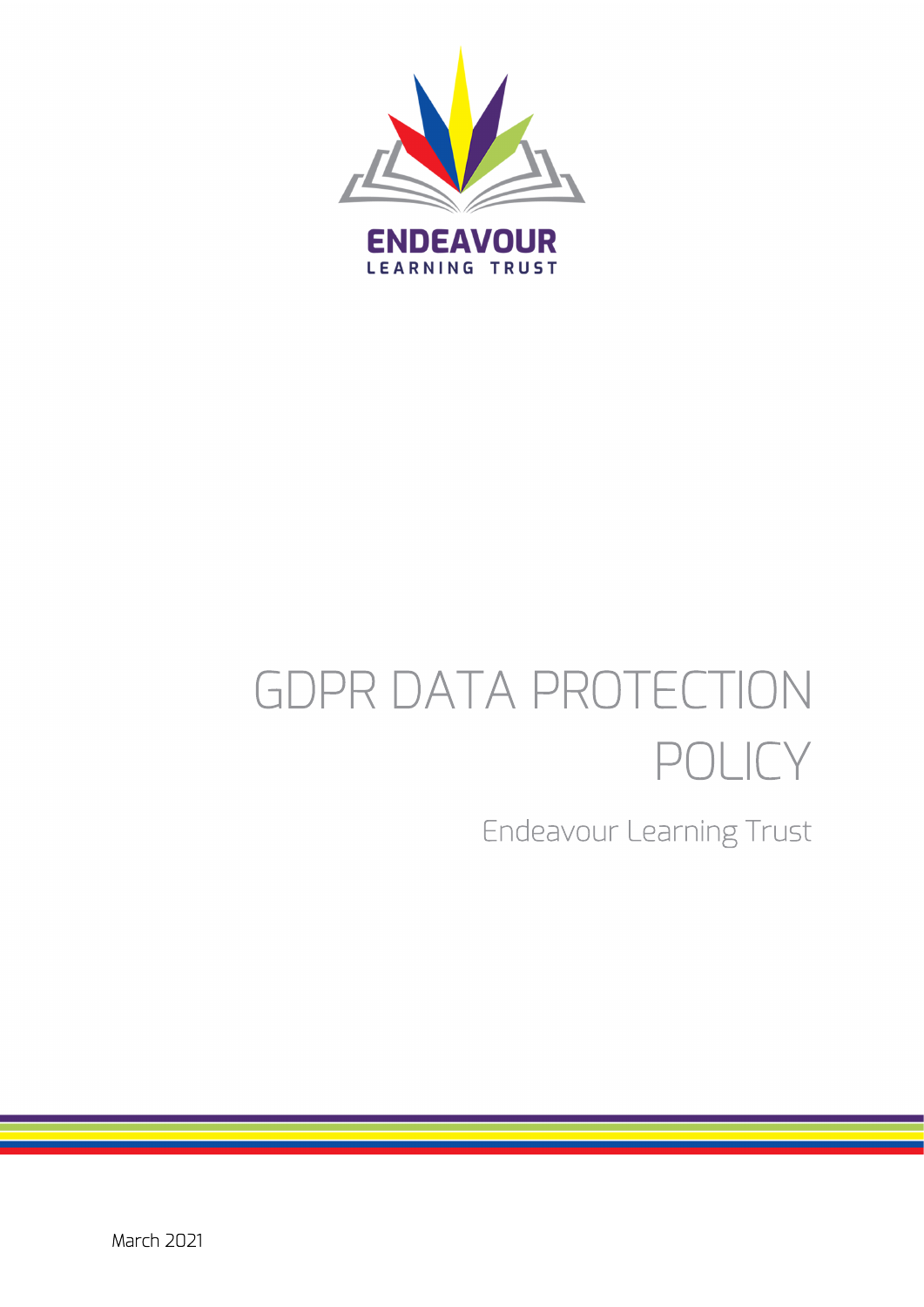# **1. INTRODUCTION**

Endeavour Learning Trust (ELT) is required to keep and process certain information about its students, staff parents, guardians, and other individuals, including suppliers, Trustees, Local Academy Councils (LACs) and Governors in accordance with its legal obligations under the UK General Data Protection Regulation (GDPR).

ELT is registered as a Controller with the Information Commissioner's Office and renews this registration annually. ELT's registration number is ZA462273.

Schools and organisations within the Trust may, from time to time, be required to share and process personal information about its staff, students or visitors with other organisations, mainly the LA, other schools, NHS professionals, educational bodies, and potentially social services.

This policy sets out the duties of ELT under each of the legislation provisions referred to in paragraph 2, the responsible bodies/person for compliance and the procedures that will be applied.

The purpose of this policy is to make individuals (referred to as 'data subjects' under data protection law) aware of how ELT will handle personal data of students, parents, guardians, and other individuals, including suppliers, Trustees, LACs and Governors.

Reference should also be made to our Privacy Notices which are available [here](https://endeavourlearning.org/about/trust-policies) and on the school websites.

### **2. LEGAL FRAMEWORK**

This policy has due regard to legislation, including, but not limited to the following:

- The UK General Data Protection Regulation (GDPR)
- The Freedom of Information Act 2000
- The Freedom of Information and Data Protection (Appropriate Limit and Fees) Regulations 2004
- The School Standards and Framework Act 1998
- ICO (2021) 'Guide to the UK General Data Protection Regulation (UK GDPR)'

**Maintained schools** also use this policy to outline the rights of students, parents, guardians and carers in relation to educational records under the Education (Pupil Information) (England) Regulations 2005.

This policy is also based on guidance published by the Information Commissioner's Office and model privacy notices published by the Department for Education.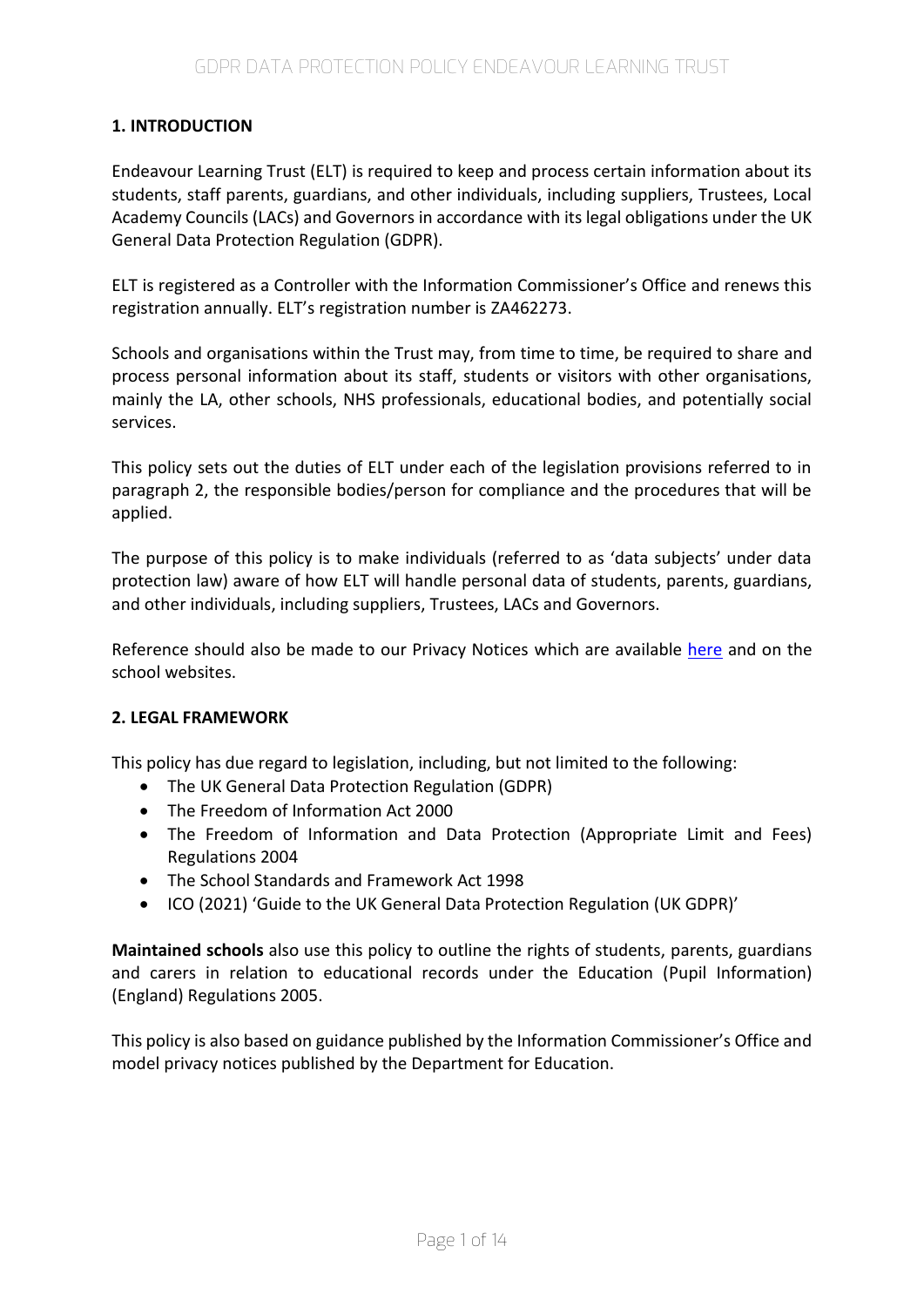# **3**. **ROLES AND RESPONSIBILITIES**

The Trust has overall responsibility for the effective operation of this policy and for ensuring compliance with the relevant statutory framework for data protection and freedom of information.

The Trust has delegated day-to-day responsibility for operating the policy and ensuring its maintenance and review to the Data Protection Officer.

### **4. DEFINITIONS**

| Term                                                        | <b>Definition</b>                                                                                                                                                                                                                                                                                                                                                |  |  |
|-------------------------------------------------------------|------------------------------------------------------------------------------------------------------------------------------------------------------------------------------------------------------------------------------------------------------------------------------------------------------------------------------------------------------------------|--|--|
| Personal data                                               | Data from which a person can be identified,<br>including data that, when combined with<br>other readily available information, leads to<br>a person being identifiable                                                                                                                                                                                           |  |  |
| Special categories of personal data<br>(formerly sensitive) | Data such as:<br>• Racial or ethnic origin<br>• Political opinions<br>Religious beliefs, or beliefs of a similar<br>nature<br>• Where a person is a member of a<br>trade union<br>Physical and mental health<br>• Sexual orientation and sex life<br>Biometric or genetic data                                                                                   |  |  |
| Criminal conviction data                                    | Data relating to criminal convictions and<br>offences.                                                                                                                                                                                                                                                                                                           |  |  |
| Processing                                                  | This has a very wide definition and includes<br>the following operations with personal<br>data: Collection, Recording, Organisation,<br>Structuring, Storage, Adaption, Retrieval,<br>Consultation, Use, Disclosure by<br>transmission, Dissemination or otherwise<br>making available, Alignment or<br>combination, Restriction, Erasure and/or<br>Destruction. |  |  |
| Data subject                                                | The living individual whose personal data is<br>held or processed                                                                                                                                                                                                                                                                                                |  |  |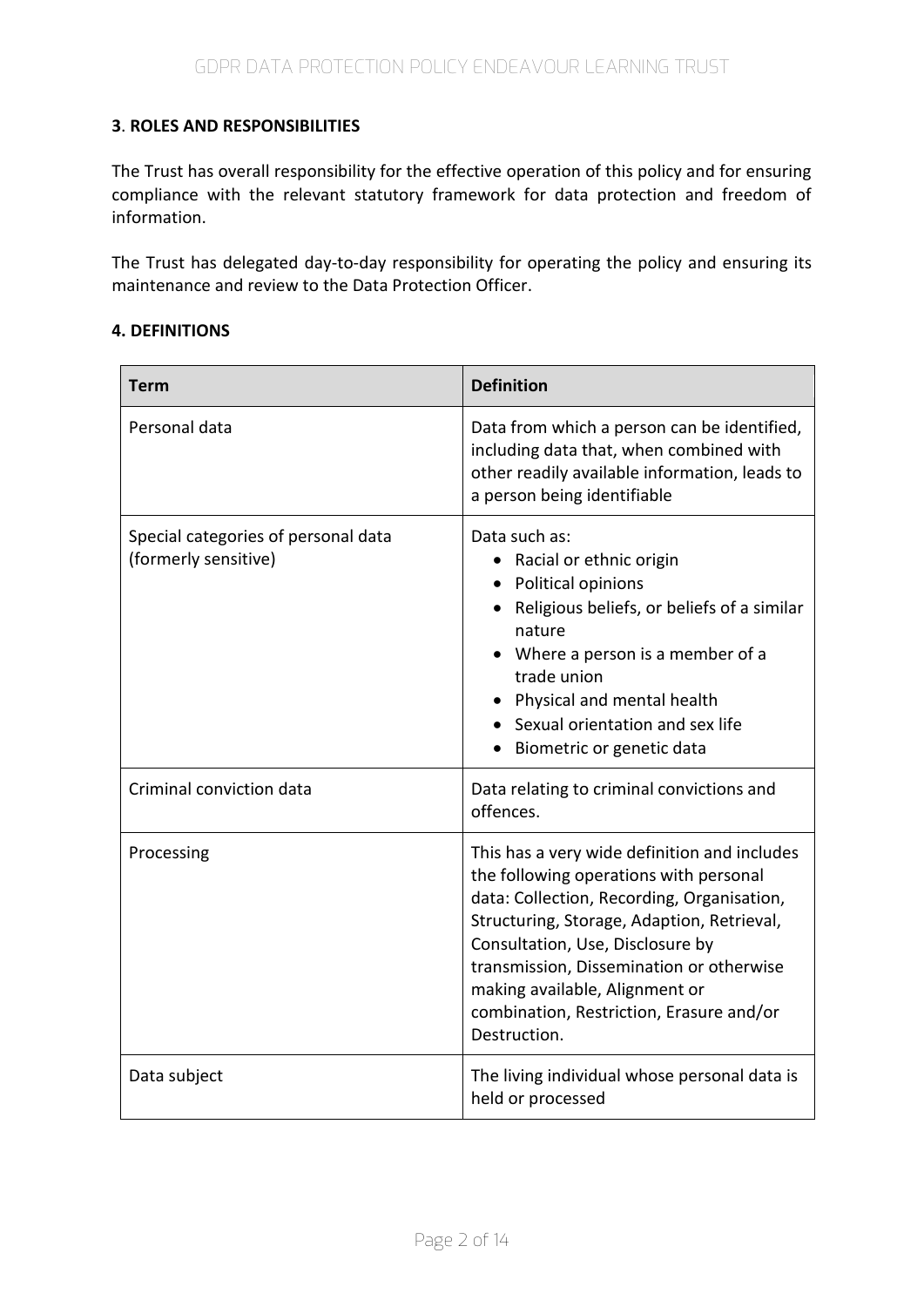| Controller | A person or organisation that determines<br>the purposes for which, and the manner in<br>which, personal data is processed |
|------------|----------------------------------------------------------------------------------------------------------------------------|
| Processor  | A person or organisation that processes<br>personal data on behalf of a Controller.                                        |

# **5. DATA PROTECTION AND EDUCATIONAL RECORDS**

## **Data Protection Principles**

ELT will comply with the six data protection principles in the GDPR, which require that personal data must be:

- processed lawfully, fairly and in a transparent manner;
- collected for specified, explicit and legitimate purposes and not further processed in a manner that is incompatible with those purposes;
- adequate, relevant and limited to what is necessary in relation to the purpose for which it is maintained;
- accurate and, where necessary, kept up to date;
- not be kept in a form which permits identification for longer than is necessary for the purpose(s) for which it is processed; and
- processed in a manner that ensures appropriate security of the data.

# **6. FAIR, LAWFUL AND TRANSPARENT PROCESSING**

ELT will only process personal data where it is based one or more of the conditions specified in the GDPR. The most common conditions we rely on to process personal data are:

| Conditions for Processing which we commonly rely on                                                                                                                                                                                                                                                                                                                                                                                                                                                                                          |                                                                                                                                                                                                                                                                                                                                                                                                                                                                                                                                                                                                                                          |  |  |
|----------------------------------------------------------------------------------------------------------------------------------------------------------------------------------------------------------------------------------------------------------------------------------------------------------------------------------------------------------------------------------------------------------------------------------------------------------------------------------------------------------------------------------------------|------------------------------------------------------------------------------------------------------------------------------------------------------------------------------------------------------------------------------------------------------------------------------------------------------------------------------------------------------------------------------------------------------------------------------------------------------------------------------------------------------------------------------------------------------------------------------------------------------------------------------------------|--|--|
| <b>Personal Data</b>                                                                                                                                                                                                                                                                                                                                                                                                                                                                                                                         | <b>Special Category Personal Data</b><br>& Criminal Convictions Data                                                                                                                                                                                                                                                                                                                                                                                                                                                                                                                                                                     |  |  |
| The data subject has given consent to<br>$\bullet$<br>the processing for one or more specific<br>purposes;<br>Processing is necessary for entering or<br>performing a contract with the data<br>subject;<br>Processing is necessary for compliance<br>with a legal obligation to which the<br>controller is subject;<br>Processing is necessary to protect the<br>vital interests of the data subject;<br>Processing is necessary in order for he<br>controller to perform a task in the public<br>interest or for the controller's official | The data subject has given explicit<br>$\bullet$<br>consent to the processing for one or more<br>specific purposes;<br>Processing is necessary for the purposes<br>$\bullet$<br>of carrying out the obligations and<br>exercising specific rights of the controller<br>or of the data subject in the field of<br>employment and social security and<br>social protection lawso far as it is<br>authorised by Union or Member State<br>law or a collective agreement pursuant to<br>for<br>Member<br>State<br>law<br>providing<br>safeguards<br>the<br>appropriate<br>for<br>fundamental rights and the interests of<br>the data subject; |  |  |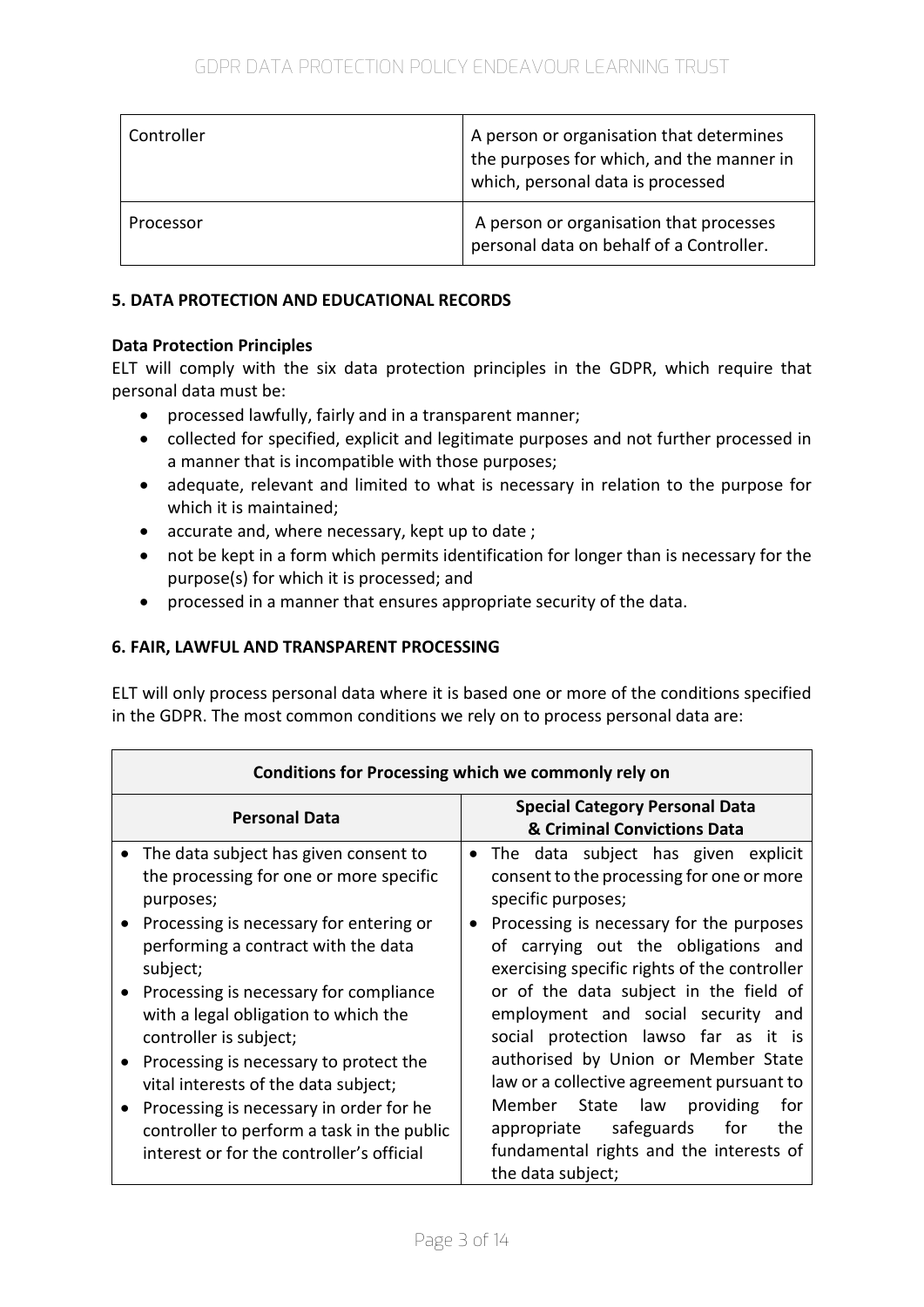| functions, and the task or function has a<br>clear basis in law; or<br>Processing is necessary for the purposes<br>of legitimate interests pursued by the<br>data controller or by a third party where<br>this does not relate to our "core<br>function" of providing education. | Processing is necessary to protect the<br>$\bullet$<br>vital interests of the data subject or of<br>another natural person, where the data<br>subject is physically or legally incapable of<br>giving consent;<br>Processing relates to personal data which<br>are manifestly made public by the data<br>subject;<br>Processing is necessary for reasons of<br>substantial public interest;<br>Processing is necessary<br>the<br>for<br>$\bullet$<br>establishment, exercise or defence of<br>legal claims; or<br>Processing is necessary for the purposes<br>of preventive or occupational medicine,<br>for the assessment of the working<br>capacity of the employee, medical<br>diagnosis, the provision of health or social<br>care or treatment or the management of<br>health or social care systems and services<br>(however this condition is limited in its<br>use to certain authorised professions as<br>explained at Article 9(3) GDPR). |
|----------------------------------------------------------------------------------------------------------------------------------------------------------------------------------------------------------------------------------------------------------------------------------|------------------------------------------------------------------------------------------------------------------------------------------------------------------------------------------------------------------------------------------------------------------------------------------------------------------------------------------------------------------------------------------------------------------------------------------------------------------------------------------------------------------------------------------------------------------------------------------------------------------------------------------------------------------------------------------------------------------------------------------------------------------------------------------------------------------------------------------------------------------------------------------------------------------------------------------------------|
|----------------------------------------------------------------------------------------------------------------------------------------------------------------------------------------------------------------------------------------------------------------------------------|------------------------------------------------------------------------------------------------------------------------------------------------------------------------------------------------------------------------------------------------------------------------------------------------------------------------------------------------------------------------------------------------------------------------------------------------------------------------------------------------------------------------------------------------------------------------------------------------------------------------------------------------------------------------------------------------------------------------------------------------------------------------------------------------------------------------------------------------------------------------------------------------------------------------------------------------------|

The full list of conditions is set out in Articles 6 and 9 of the UK GDPR and the Trust may in some circumstances rely on other conditions set out in the UK GDPR or Data Protection Act 2018 to justify the processing of personal data or special category personal data. The ICO's website also has further information about the lawful conditions for processing.

# **7. HOW ELT IS LIKELY TO USE PERSONAL DATA**

## **ELT will process data about students for the following (non-exhaustive) purposes:**

- for legal and administrative purposes;
- to provide education and discharge the Trust's duty of care as an education provider;
- to provide students with a safe and secure environment and pastoral care;
- to provide activities including school trips, activity and after-school clubs;
- to support student learning;
- to monitor and report on student progress
- to provide academic and examination references;
- to enable ELT to meet the it's legal obligations under relevant legislation and Department for Education (DfE) Guidance in force from time to time;
- to maintain educational records;
- to monitor attendance;
- to maintain health and safety records;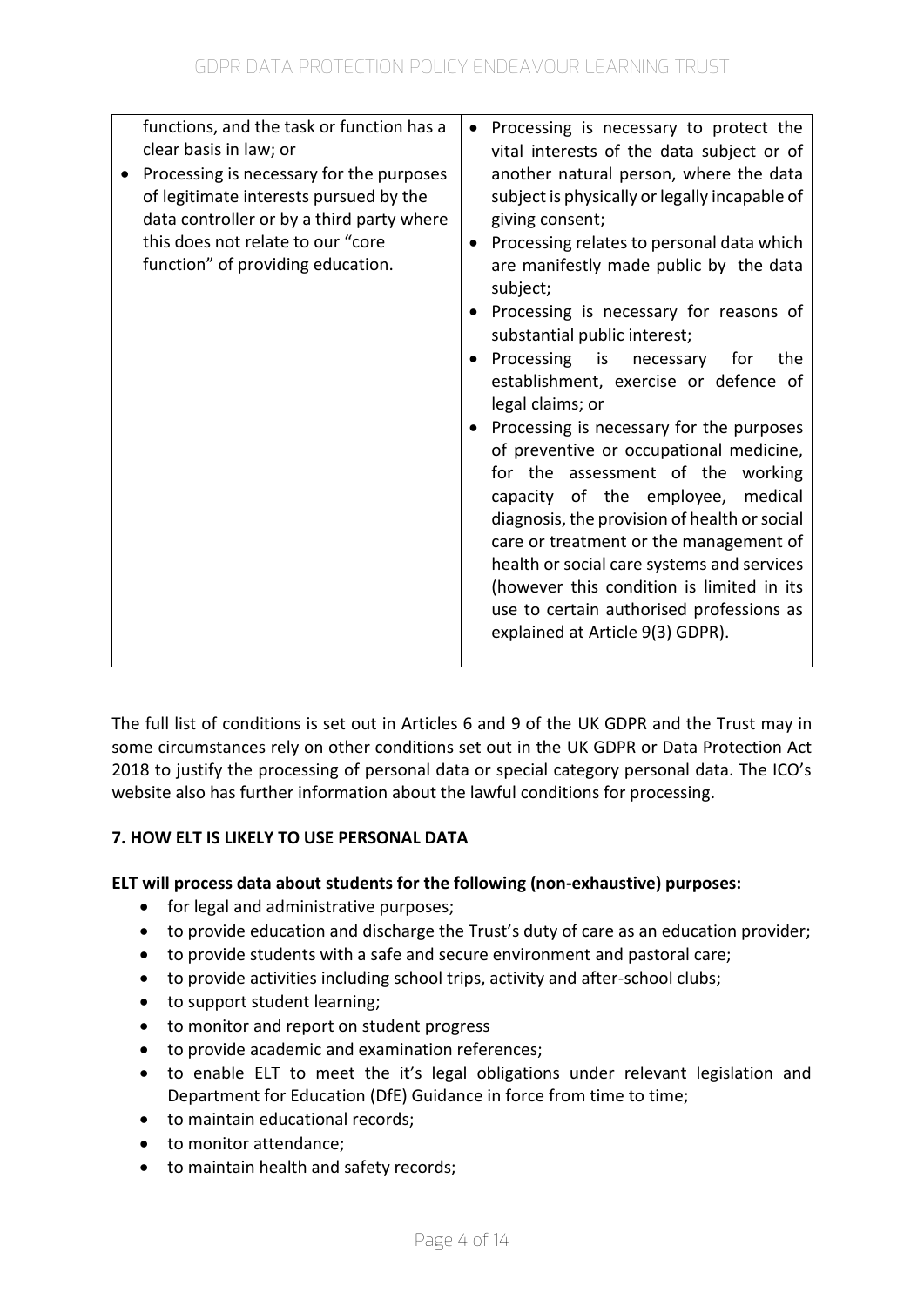- to collect opinions about ability and achievements;
- to obtain and retain details about personal / home life where this is relevant to provision of education to a data subject; and,
- to share information with other agencies when required.

# **ELT may process special category personal data relating to students including, as appropriate:**

- information about student's physical or mental health or condition (including but not limited to allergies and regular medications) in order to discharge the Trust's duty of care, provide non-emergency and emergency medical assistance and for special educational needs provision;
- provide applicable provision under an Education Health and Care Plan/Statement of Special Educational Needs;
- the student's racial or ethnic origin or religious or similar information in order to monitor compliance with equal opportunities legislation or to ensure that religious or similar beliefs are respected; and/or,
- in order to comply with other legal requirements and obligations to third parties.

# **ELT may process data about parents, guardians, carers and other individuals including suppliers, Trustees, LACs and Governors for the purpose of;**

- providing education to students:
- reporting on student progress;
- maintaining emergency contact details in order to discharge ELT's duty of care as an education provider;
- organise training courses;
- obtain and retain details about personal / home life where this is relevant to provision of education to students; and
- discharge obligations under safeguarding and other relevant legislation.
- It is very unlikely that ELT will process sensitive personal data relating to parents, guardians, carers and other individuals (including suppliers and governors). However, where this may be necessary, it may include, as appropriate:
	- the parent, guardian, carer or other individual's racial or ethnic origin or religious or similar information in order to monitor compliance with equal opportunities legislation;
	- when there is relevant medical information needed for health and safety purposes including allergy information; and/or,
	- in order to comply with other legal requirements and obligations to third parties.

## **8. PROCESSING FOR SPECIFIED, EXPLICIT AND LEGITIMATE PURPOSES**

ELT will only process personal data for the specific, explicit and legitimate purpose or purposes notified to data subjects and will not be further processed in any manner incompatible with that purpose or purposes.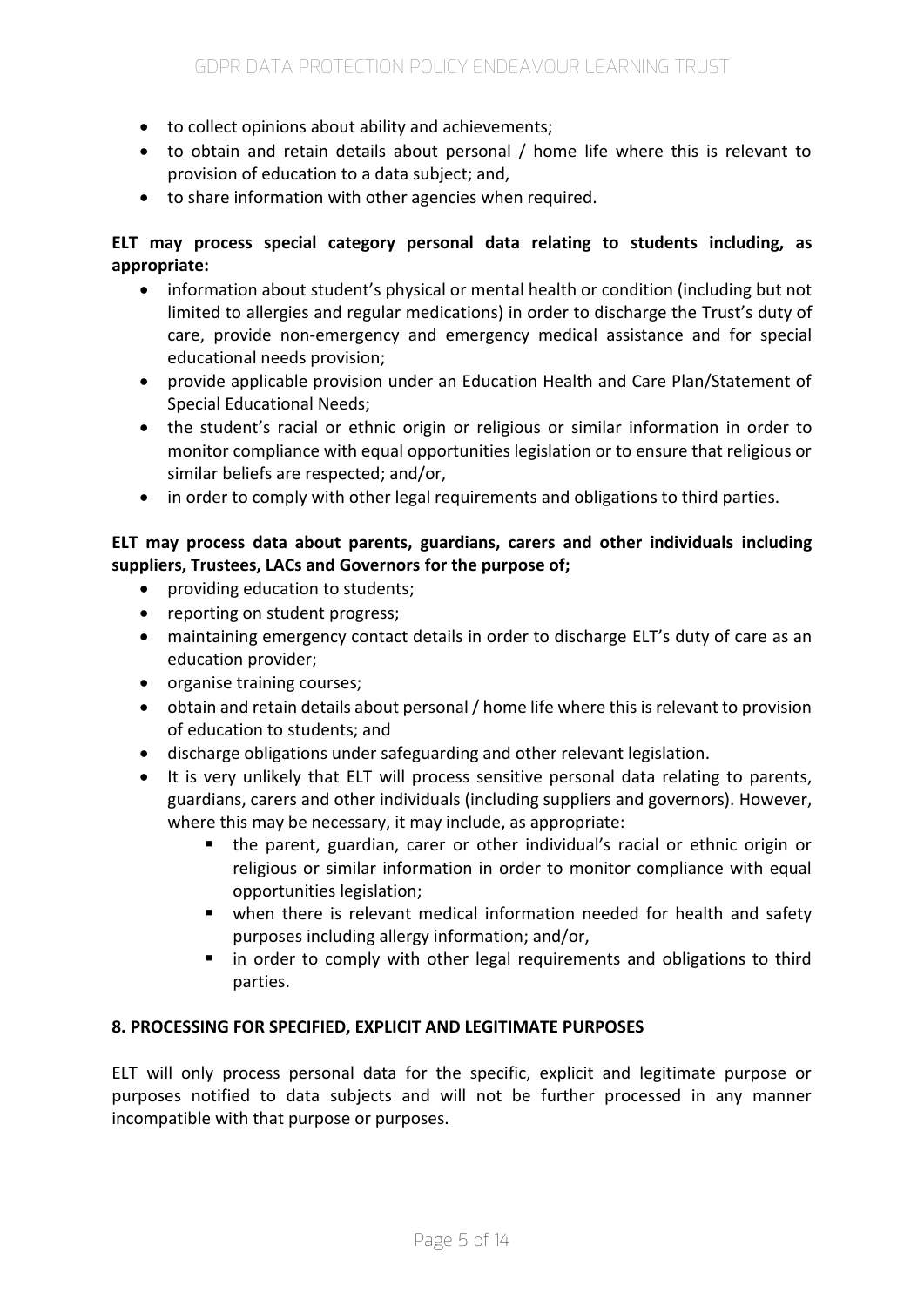## **9. ADEQUATE, RELEVANT AND LIMITED TO WHAT IS NECESSARY**

Personal data will only be processed to the extent that it is relevant and necessary for the specific purposes notified to the data subject.

## **10. ACCURATE AND WHEN NECESSARY, KEPT UP TO DATE**

ELT will keep the personal data the Trust stores about a data subject accurate and when necessary, kept up to date. Data that is inaccurate or out of date will be corrected or deleted without delay. Data subjects should notify ELT if any personal details change or if the data subject becomes aware of any inaccuracies in the personal data ELT hold about him/her.

## **11. DATA RETENTION**

ELT will not keep personal data for longer than is necessary for the purpose for which it is processed. Sometimes we are required by law to retain information for a specified period. After the retention period has lapsed, and there is no other legitimate reason to retain the information, ELT will take steps to destroy it so that it is no longer processing it.

ELT follows the IRMS retention guidance. It is designed to ensure personal data is deleted after a reasonable time, unless a law requires such personal data to be kept for a minimum time.

## **12. DATA SECURITY**

ELT will ensure that appropriate measures are taken against unlawful or unauthorised processing of personal data, and against the accidental loss of, or damage to, personal data. Appropriate measures include:

- $\Diamond$  Confidential paper records will be kept in a locked filing cabinet, drawer or safe, with restricted access.
- $\Diamond$  Confidential paper records will not be left unattended or in clear view anywhere with general access.
- $\Diamond$  Digital data is coded, encrypted or password-protected, both on a local hard drive and on a network drive that is regularly backed up.
- $\Diamond$  Where data is taken from the school network and saved on a removable storage or a portable device, the device will be password protected / encrypted.
- $\Diamond$  Memory sticks will not be used to hold personal information unless they are passwordprotected and fully encrypted.
- $\Diamond$  All electronic devices are password-protected to protect the information on the device in case of theft.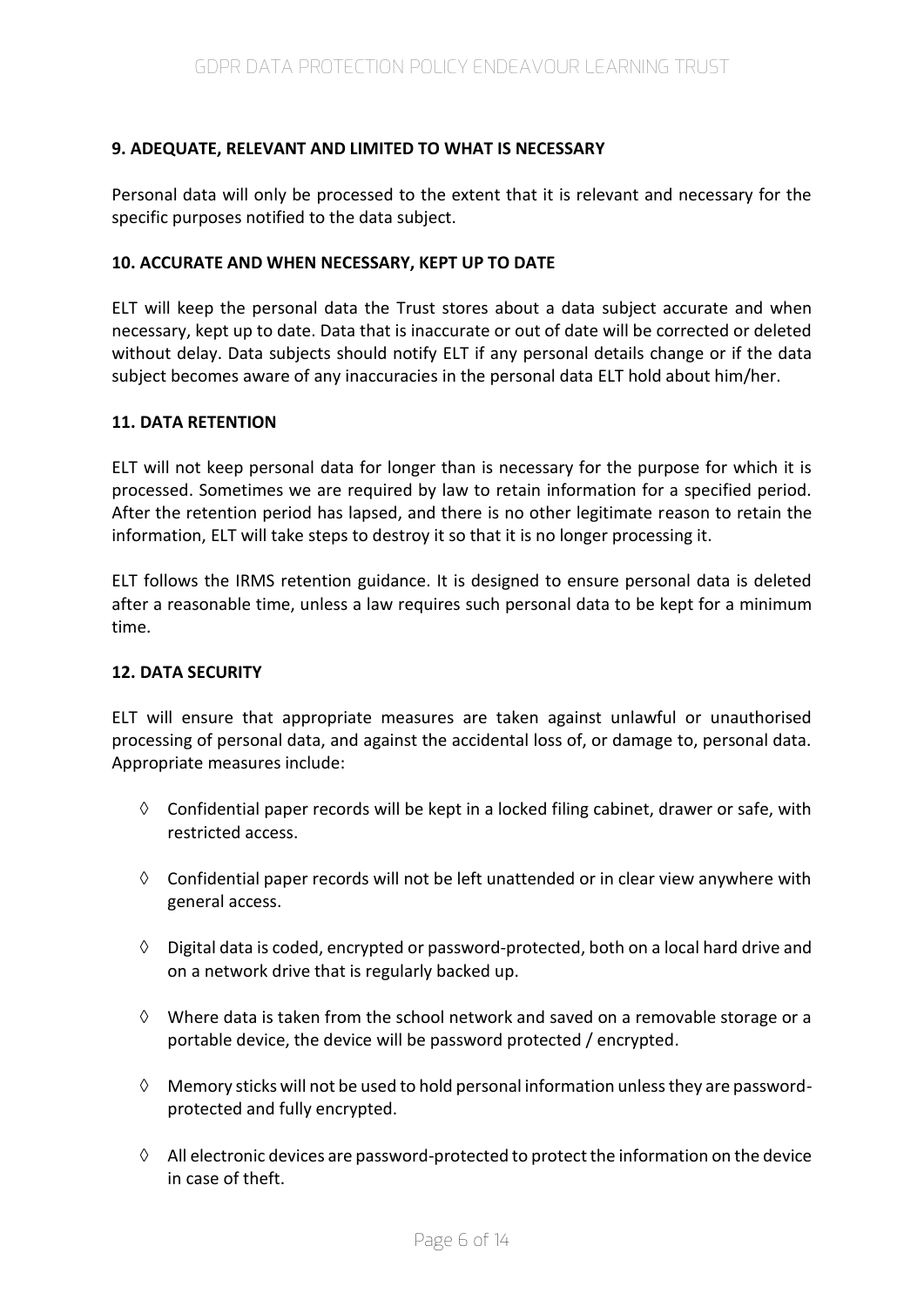- $\Diamond$  Where possible, ELT enables electronic devices to allow the remote blocking or deletion of data in case of theft.
- $\Diamond$  All necessary members of staff are provided with their own secure login and password, and every computer regularly prompts users to change their password.
- $\Diamond$  Consideration should be given when sending emails that contain sensitive or confidential information. They should be password-protected if there are unsecure servers between the sender and the recipient. Key staff have access to a secure encrypted email facility.
- $\Diamond$  Circular emails to parents are sent blind carbon copy (bcc), so email addresses are not disclosed to other recipients.
- $\Diamond$  When sending confidential information by email and fax, staff will always check that the recipient is correct before sending.
- $\Diamond$  Where personal information that could be considered private or confidential is taken off the premises, either in electronic or paper format, staff will take extra care to follow the same procedures for security, e.g. keeping devices under lock and key or on their possession. The person taking the information from ELT premises accepts full responsibility for the security of the data.
- $\Diamond$  Before sharing data, all staff members will ensure:
	- they are allowed to share it.
	- that adequate security is in place to protect it.
	- who will receive the data has been outlined in a privacy notice.
- $\Diamond$  Under no circumstances are visitors allowed access to confidential or personal information. Visitors to areas of ELT containing sensitive information are supervised at all times.
- $\Diamond$  The physical security of ELT's buildings and storage systems, and access to them, is regularly reviewed. If an increased risk in vandalism/burglary/theft is identified, extra measures to secure data storage will be put in place.
- $\Diamond$  ELT takes its duties under the UK GDPR seriously and any unauthorised disclosure may result in disciplinary action.
- $\Diamond$  The DPO and Network Manager will make sure continuity and recovery measures are in place to ensure the security of protected data.

## **13. SHARING INFORMATION WITH THIRD PARTIES**

ELT has in place procedures and technologies to maintain the security of all personal data from the point of collection to the point of destruction. ELT will only transfer personal data to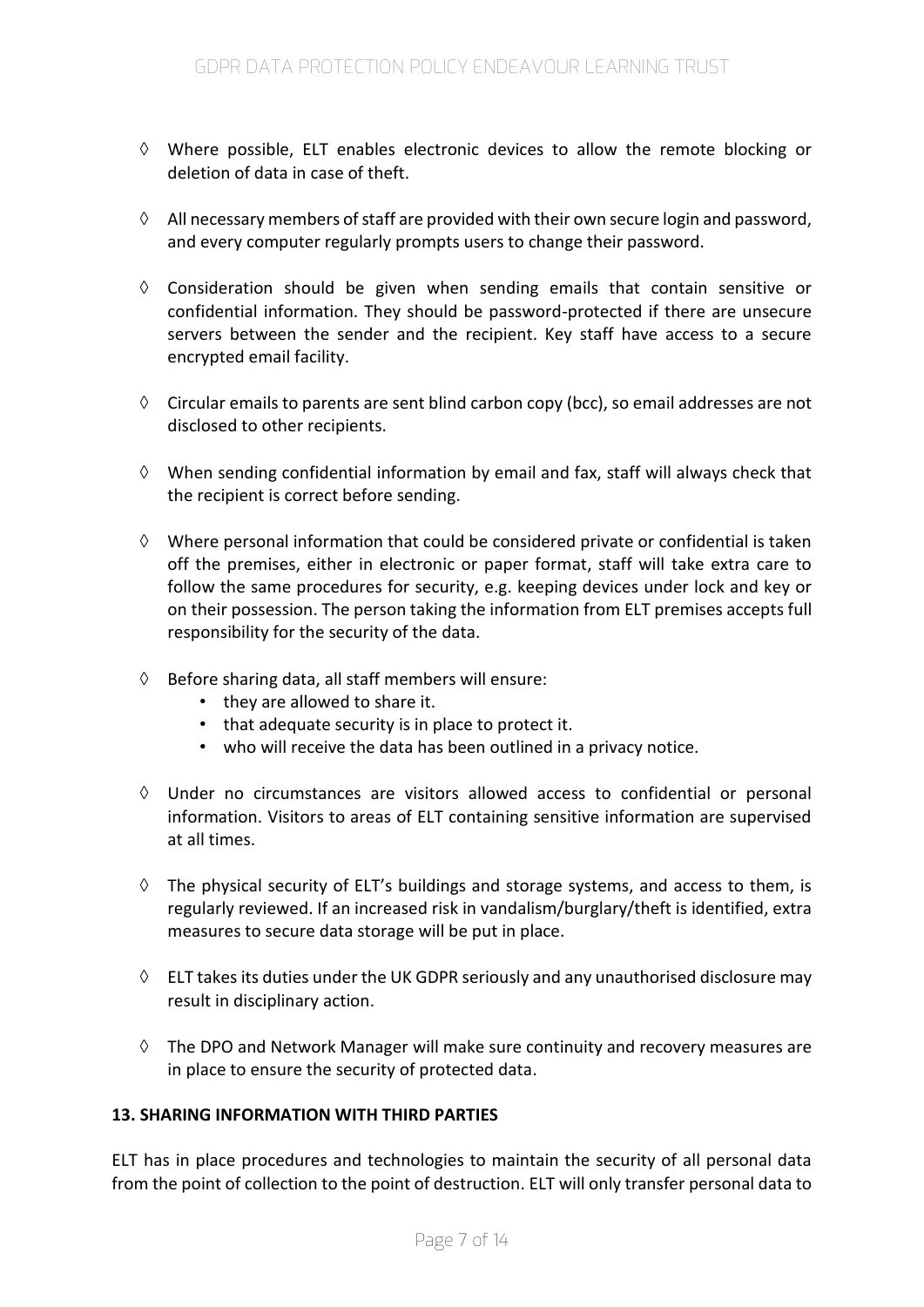a third party the third party agrees to comply with those procedures and policies, or if he puts in place adequate measures himself.

Where the ELT uses a third party processor to process personal data on its behalf, it will have in place a written agreement with each processor which meets the requirements of Article 28 UK GDPR.

Details of who ELT routinely shares student information with is included in [the Privacy Notice](https://endeavourlearning.org/about/trust-policies)  [For Students At Endeavour Learning Trust](https://endeavourlearning.org/about/trust-policies)

ELT does not share information about students with anyone without consent unless the law and our policies allow us to do so.

ELT will share information with multiple agencies which are formed as a team around a child or young person. These agencies will be controllers and be subject to the same obligations under data protection law as ELT is. ELT will be under a legal obligation to share most of the information that is relevant to the multi-agency team or will be required to do so in the performance of the school's public task.

ELT is also legally required to pass certain information about students to specified external bodies, such as our local authority and the Department for Education (DfE), so that they are able to meet their statutory obligations. This data sharing underpins school funding and educational attainment policy and monitoring. Further details are included in the the Privacy [Notice For Students At Endeavour Learning Trust](https://endeavourlearning.org/about/trust-policies)

ELT will only transfer any personal data we hold to a country outside the European Economic Area ("EEA"), provided that one of the following conditions applies:

- the country ensures an adequate level of protection for the individuals' rights and freedoms;
- the individual has given consent;
- the transfer is necessary for one of the conditions set out in the UK GDPR (e.g. for the performance of a contract between us and the individual, or to protect the vital interests of the individual);
- the transfer is legally required on important public interest grounds or for the establishment, exercise or defence of legal claims; or
- the transfer is authorised by the Information Commissioner where we have adduced adequate safeguards with respect to the protection of the data subjects' privacy, their fundamental rights and freedoms, and the exercise of their rights.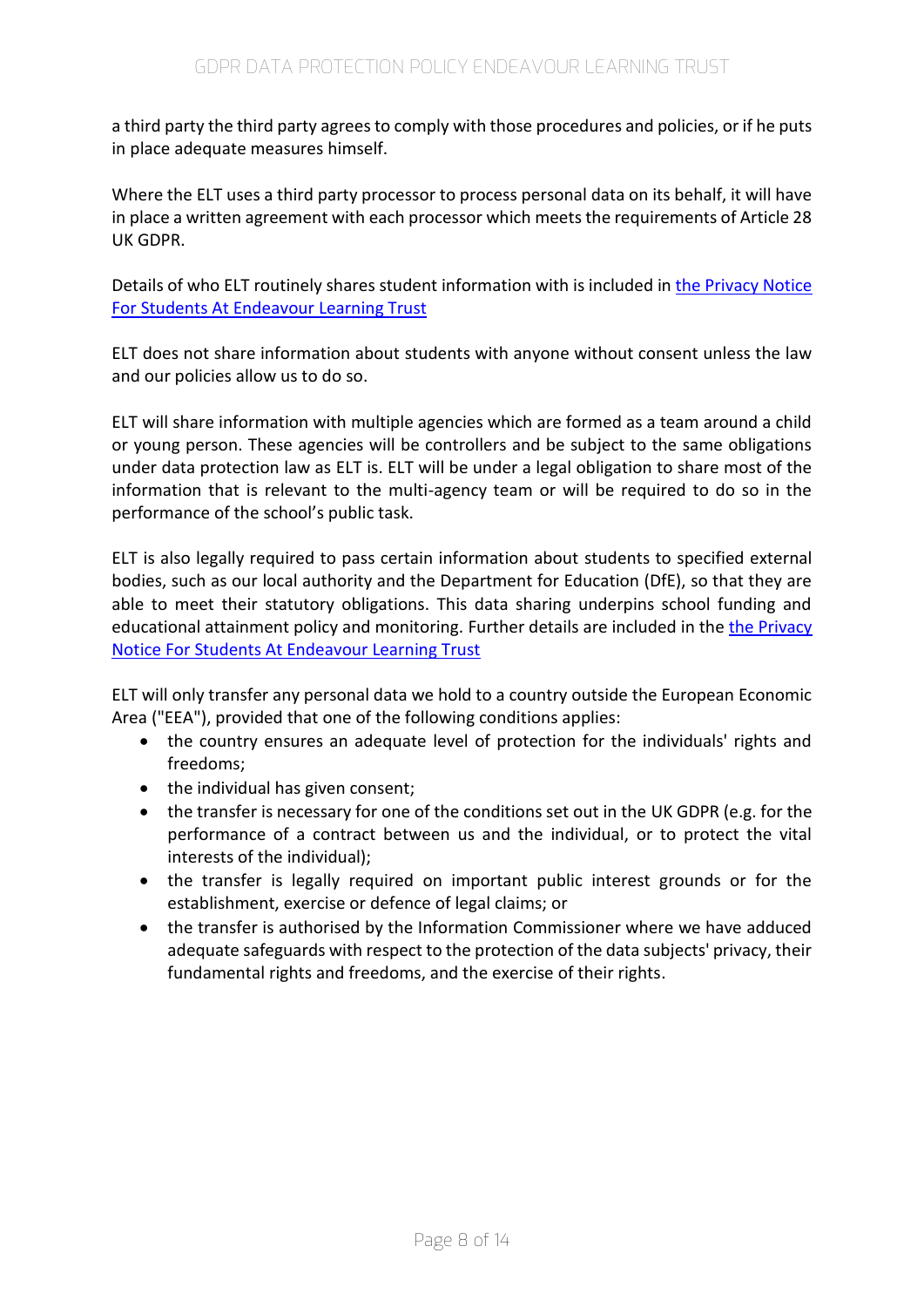# **14. PROCESSING IN LINE WITH SUBJECT ACCESS RIGHTS**

Individuals have the following rights:

| <b>Right</b>        | What it is for?                                                                                                                                                                                                                                                                                                                       |  |  |
|---------------------|---------------------------------------------------------------------------------------------------------------------------------------------------------------------------------------------------------------------------------------------------------------------------------------------------------------------------------------|--|--|
| To be informed      | This policy and any accompanying privacy<br>notices set out the information about how<br>ELT processes personal data about students<br>and parents. It will be reviewed annually to<br>ensure we are as transparent as possible<br>about the personal data that we process.                                                           |  |  |
| Rectification       | If ELT is processing an inaccurate record<br>about an individual they have the right to<br>request that we review it and rectify it so as<br>to make it accurate. This only extends to<br>factual information being processed about<br>an individual.                                                                                 |  |  |
| Erasure             | If the ELT has no compelling reason to<br>process data about an individual, there is a<br>right for the data to be erased and<br>processed no further. This is not an<br>absolute right and ELT will consider<br>requests on a case by case basis.                                                                                    |  |  |
| Restrict processing | This right complements the right to<br>rectification. Processing of personal data<br>can be restricted whilst ELT considers if any<br>records are inaccurate or an objection has<br>been raised about the personal data that it<br>is processing.                                                                                     |  |  |
| Data portability    | This enables individuals to seek (in certain<br>circumstances) for information which they<br>have provided to ELT and which is being<br>processed through automated means based<br>on their consent or for the performance of<br>a contract to have it transmitted in machine<br>readable form to the individual or a third<br>party. |  |  |
|                     | It is unlikely that this right will apply to the<br>information which ELT processes about<br>parents and students. It could extend to<br>images processed by ELT when the lawful<br>condition relied upon is consent.                                                                                                                 |  |  |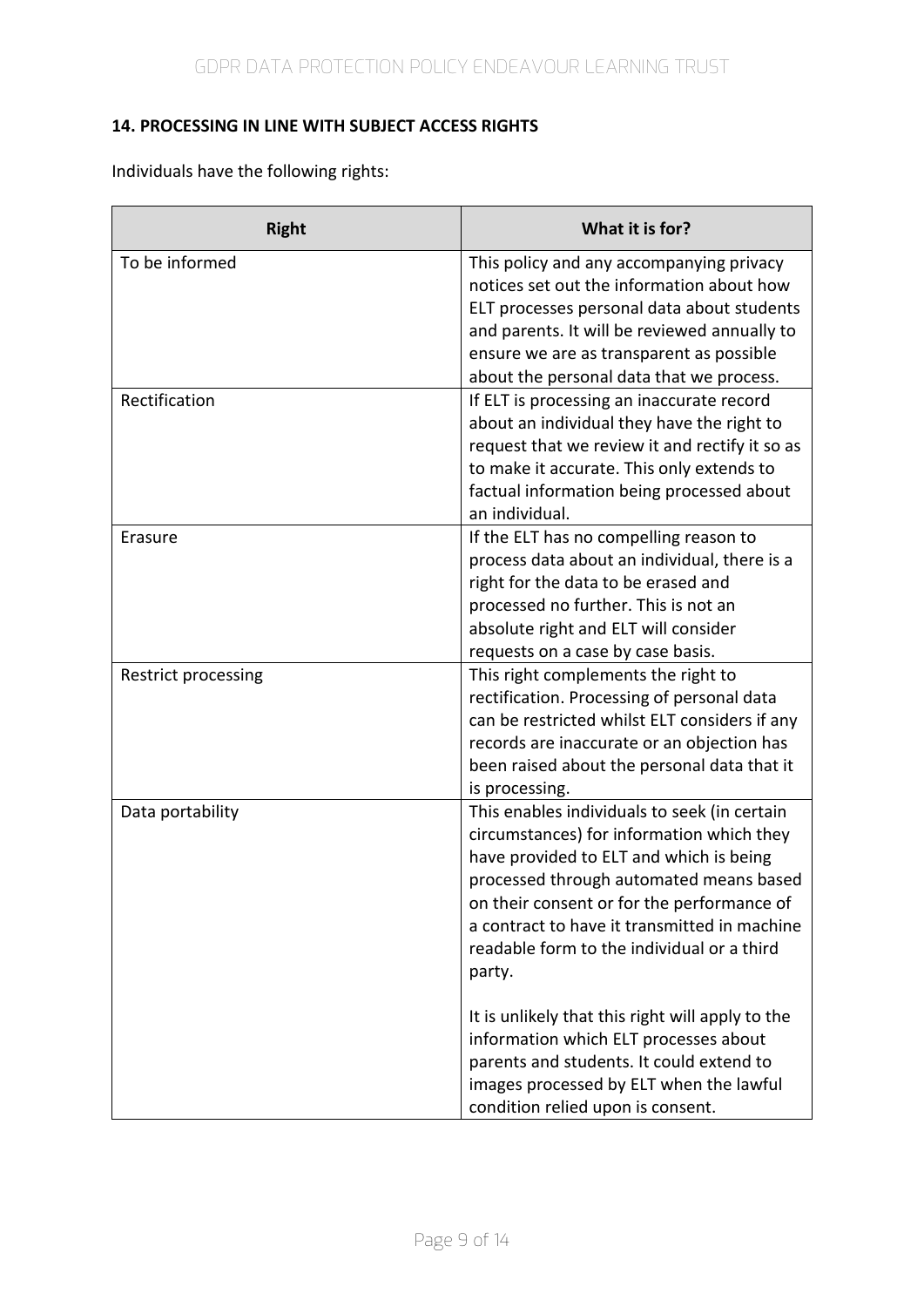| To object                            | When ELT is processing personal data about<br>students's and parents for the performance<br>of a task in the public interest those<br>individuals have the right to object to |
|--------------------------------------|-------------------------------------------------------------------------------------------------------------------------------------------------------------------------------|
|                                      | processing.<br>ELT will consider any objection but may be                                                                                                                     |
|                                      | able to demonstrate a legitimate ground to                                                                                                                                    |
|                                      | continue to process the personal data                                                                                                                                         |
|                                      | concerned.                                                                                                                                                                    |
| To know about any automated decision | ELT will inform individuals when it uses any                                                                                                                                  |
| making and profiling                 | automated decision making processes.                                                                                                                                          |
|                                      | Individuals are entitled to request that                                                                                                                                      |
|                                      | automated decisions involving them are                                                                                                                                        |
|                                      | reviewed by human intervention.                                                                                                                                               |
|                                      | We profile students' performance to ensure                                                                                                                                    |
|                                      | that the school can meet their educational                                                                                                                                    |
|                                      | needs.                                                                                                                                                                        |

## **15. SUBJECT ACCESS REQUESTS**

Under the data protection law, students and individuals have a right to request access to information ELT holds about them. This is known as a subject access request.

All requests will be responded to without delay and at the latest, within **one month of receipt**.

In the event that a large quantity of information is being processed about an individual, ELT will ask the individual to specify the information the request is in relation to.

**Secondary academies only** - for a parent to make a subject access request on behalf of a student, the student must either be unable to understand their rights and the implications of a subject access request, or have given their consent.

**Primary/early years' settings only** - parents can exercise a pupil's rights of access on their behalf due to their age and lack of understanding of the rights afforded over their personal information.

**Maintained schools only** - subject access requests for all or part of the student's educational record will be provided in accordance with the paragraphs below.

Subject access requests must be submitted in writing, either by letter, or email to the ELT Data Protection Officer. Requests should include:

- the pupil's name
- a correspondence address
- a contact number and email address
- details about the information requested to assist ELT to confirm if the personal data is being processed and to provide a copy within the time period afforded.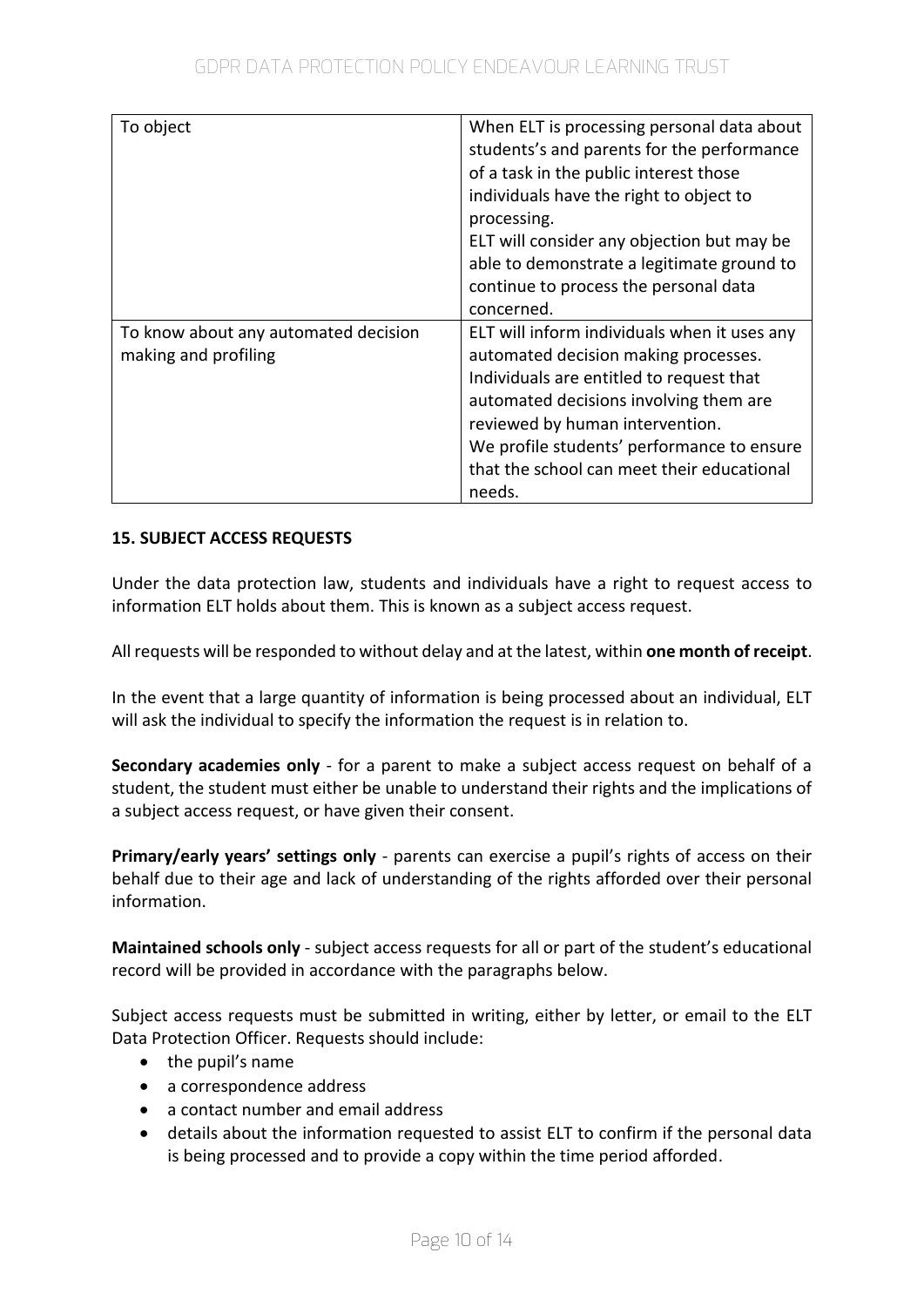ELT will not reveal the following information in response to subject access requests:

- information that might cause serious harm to the physical or mental health of the student or another individual
- information that would reveal that the child is at risk of abuse, where disclosure of that information would not be in the child's best interests
- information contained in adoption and parental order records
- certain information given to a court in proceedings concerning the child
- third party personal data where there is no consent to disclose this in response to a subject access request and it would not be reasonable in the circumstances to do so.

If the request is complex or numerous ELT has the right to determine that up to a further 2 months is required to respond to a subject access request. The DPO will write to the data subject within a month of their written request to set out the reasons why the time is being extended.

If the request is determined to be manifestly unfounded or excessive, ELT has the right to either charge a fee to reflect the administrative costs of providing the response or to refuse to provide a response. In the event that such a determination is made, the DPO will write to set out the reasons within a month of the written request being made.

## **MAINTAINED SCHOOLS ONLY - Requests under the Education (Pupil Information) (England) Regulations 2005**

Parents and guardians of students at maintained schools also have, in addition to the rights outlined at paragraphs 14 and 15 above in relation to their own personal data, a right of access to their child / children's educational record.

The right outlined below will exist if a parent's child or children are unable to act on their own behalf to make the request, or if they have given permission for the request to be made on their behalf. As a general principle, children aged 13 or over are expected to be able to make such requests themselves under paragraph 14 but each case will be considered individually.

'Educational records' include information that comes from a teacher or other staff members of a local authority or school, the student or a parent, and is processed by or for the school's governing body or teacher, except for information the teacher has solely for their own use. An educational record will therefore contain records of a student's academic achievements as well as correspondence from teachers, local education authority employees and any educational psychologists engaged by the school's governing body. It may also include information from the child and from the data subject, as a parent, guardian or carer.

Information provided by the parent of another child does not form part of a child's educational record.

A request for a child or children's educational record should be made in writing to the governing body, who will have **15 school days** to respond.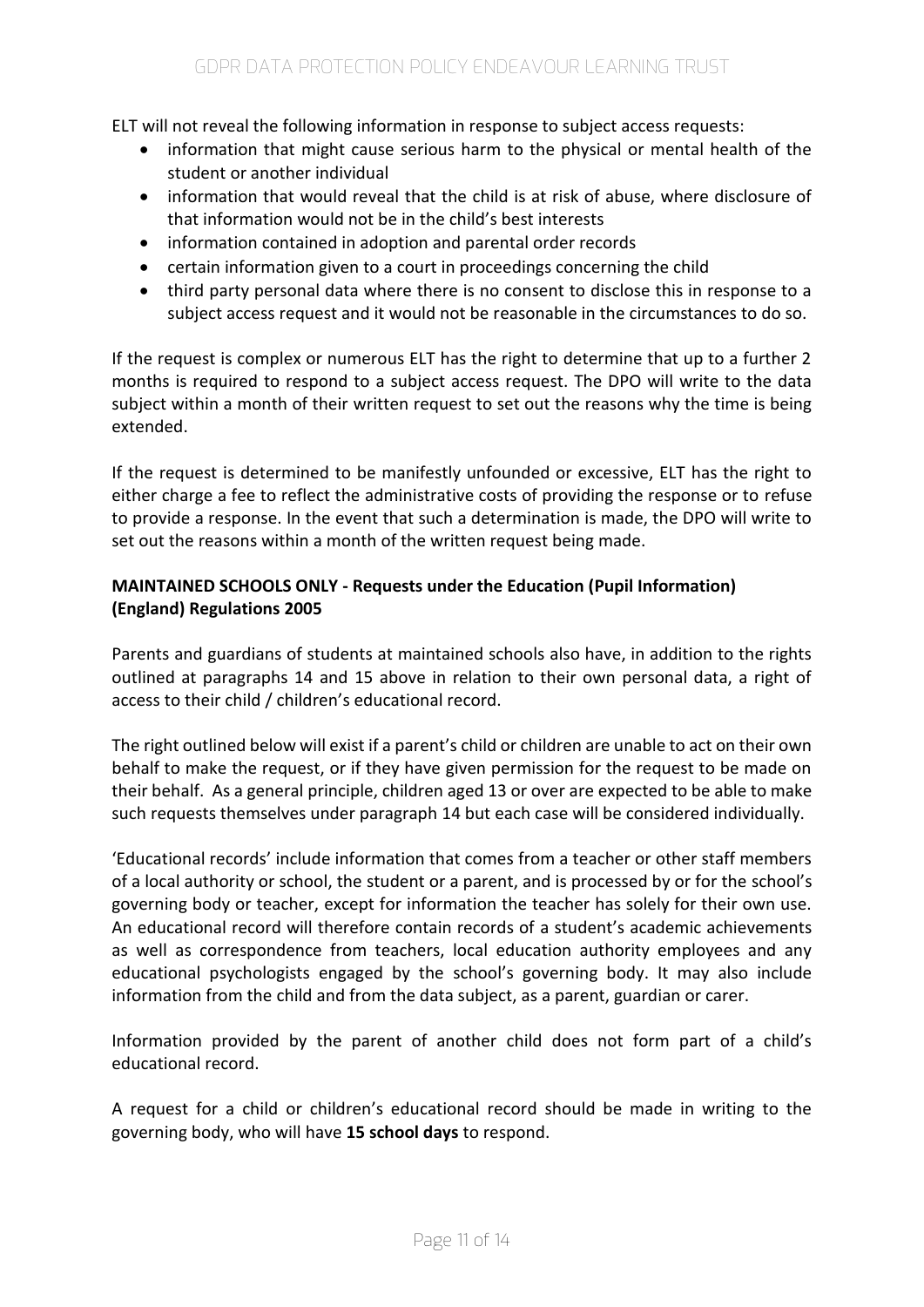Requests to view educational records will not attract a fee, but if it costs the school money to provide a parent with a copy of a child or children's educational record, this cost will be passed on to him/her in accordance with the cost regime set out in law (see the ICO's subject access code of practice for more information).

The School can withhold a child or children's educational record under certain circumstances (for example, if it would cause serious harm to the mental or physical health of the school's student or another individual).

A request will also be refused if it relates to examination results that are not yet announced.

## **16. DATA PROTECTION OFFICER (DPO)**

A DPO has been appointed in order to:

- inform and advise the trust and its employees about their obligations to comply with the UK GDPR and other data protection laws.
- monitor the trust's compliance with the UK GDPR and other laws, including managing internal data protection activities, advising on data protection impact assessments, conducting internal audits, and providing the required training to staff members.

The DPO will report to the highest level of management at the school, which is the Executive Headteacher.

The DPO will operate independently and will not be dismissed or penalised for performing their task.

Sufficient resources will be provided to the DPO to enable them to meet their UK GDPR obligations.

### **17. CONSENT**

Consent must be a positive indication. It cannot be inferred from silence, inactivity or preticked boxes.

Consent will only be accepted where it is freely given, specific, informed and an unambiguous indication of the individual's wishes.

Where consent is given, a record will be kept documenting how and when consent was given.

ELT ensures that consent mechanisms meet the standards of the UK GDPR. Where the standard of consent cannot be met, an alternative legal basis for processing the data must be found, or the processing must cease.

Consent accepted under the DPA will be reviewed to ensure it meets the standards of the UK GDPR; however, acceptable consent obtained under the DPA will not be reobtained.

Consent can be withdrawn by the individual at any time.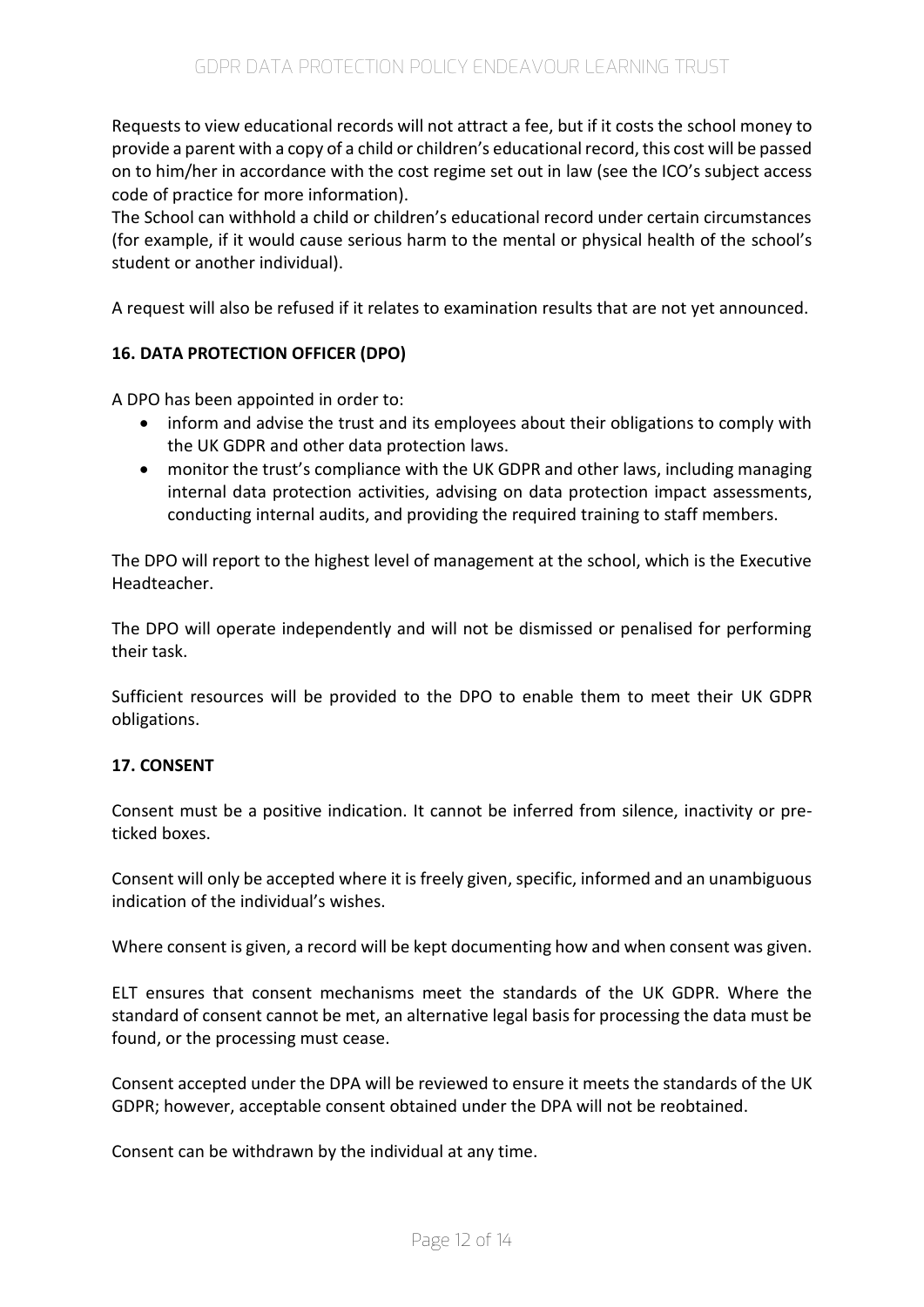Where a child is under the age of 16 the consent of parents will be sought prior to the processing of their data, except where the processing is related to preventative or counselling services offered directly to a child.

When gaining student consent, consideration will be given to the age, maturity and mental capacity of the student in question. Consent will only be gained from students where it is deemed that the student has a sound understanding of what they are consenting to.

## **18. PRIVACY BY DESIGN AND PRIVACY IMPACT ASSESSMENTS**

ELT will adopt a privacy by design approach and implementing technical and organisational measures which demonstrate how ELT has considered and integrated data protection into processing activities.

Data Protection Impact Assessments (DPIAs) will be used to identify the most effective method of complying with ELT's data protection obligations and meeting individuals' expectations of privacy.

DPIAs will allow ELT to identify and resolve problems at an early stage, thus reducing associated costs and preventing damage from being caused to ELT's reputation which might otherwise occur.

A DPIA will be used when using new technologies or when the processing is likely to result in a high risk to the rights and freedoms of individuals.

A DPIA will be used for more than one project, where necessary.

### **17. DATA BREACHES AND COMPLAINTS**

If an individual considers that this policy has not been followed in respect of personal data about a data subject he/she should raise the matter with the DPO in the first instance.

Compliance with data protection law is regulated by the Information Commissioner. In the event that you are not satisfied with the way in which ELT is processing your personal data and you are not content with the response from our DPO, you have the right to refer your concerns to the Information Commissioner's Office ("ICO"). You can contact the ICO at https://ico.org.uk/concerns/ or via its helpline number which is available on its website.

The Executive Headteacher will ensure that all staff members are made aware of, and understand, what constitutes as a data breach as part of their continuous development training.

The risk of the breach having a detrimental effect on the individual, and the need to notify the relevant supervisory authority, will be assessed on a case-by-case basis.

In the event that a breach is likely to result in a high risk to the rights and freedoms of an individual, ELT will notify those concerned directly.